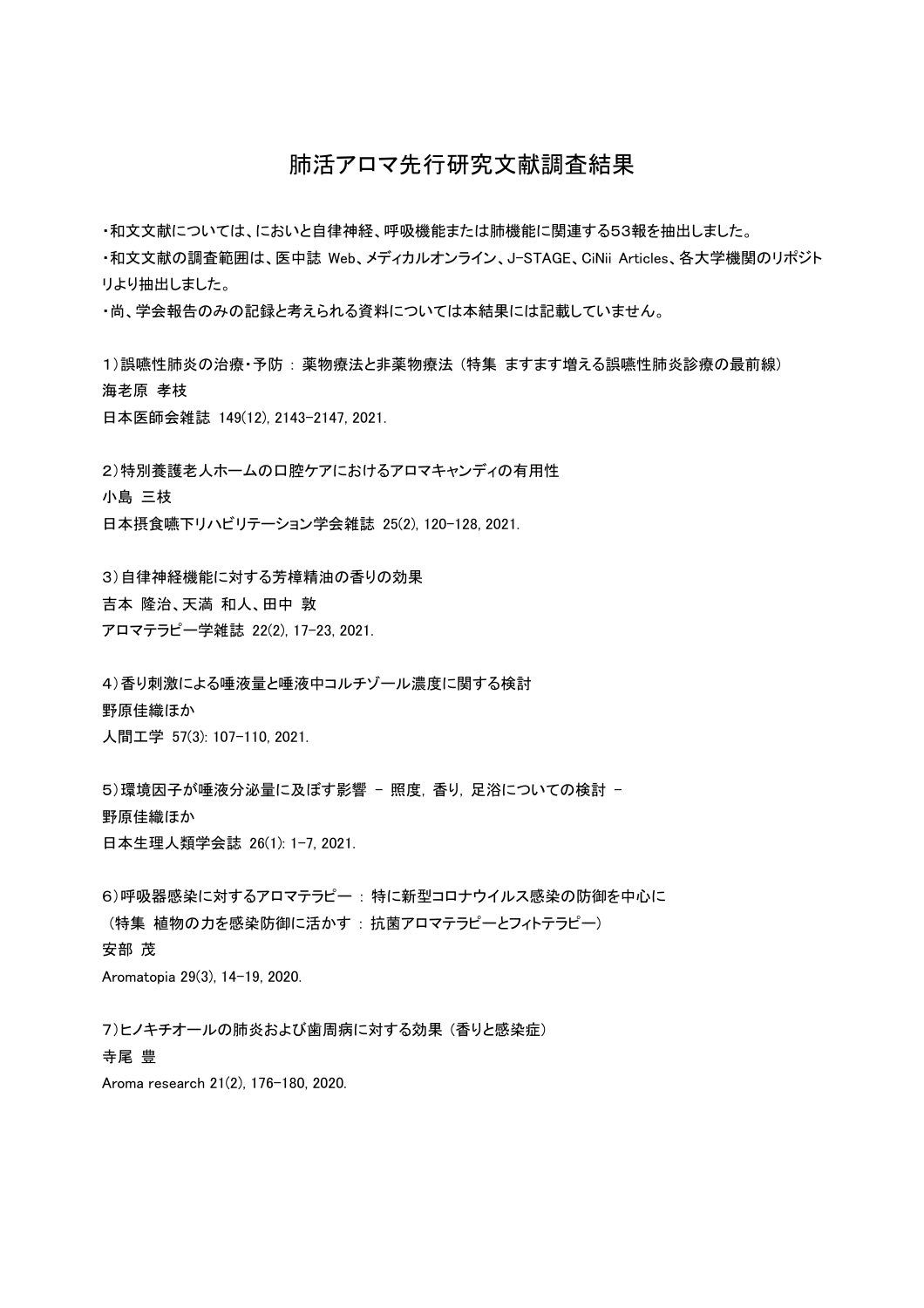8) 呼吸から嗅覚を捉える: 生きるための呼吸感じる呼吸

(特集 におい・香りで嗅覚をまもる : 人生 100 年時代に挑む : 疾患と嗅覚の特性・障害・刺激・訓練,教育そし て楽しみ)

政岡 ゆり

Aroma research 21(2), 134-139, 2020

9)アロマテラピー精油成分のリナロール吸入による侵害刺激抑制効果の基礎的検討 勝山壮 日本未病学会雑誌 26(2): 61-64, 2020.

10)訪問看護始業前に受けるハンドアロマセラピーマッサージ(アロマ M)のリラクゼーション効果および心身に 与える影響の調査 廣川 暁子、いとう たけひこ、中 ルミ 国際生命情報科学会誌 38(1), 58, 2020.

11)福祉の現場から アロマセラピーの香り成分の違いが自律神経系に与える影響について 清水 慶久 地域ケアリング 21(11), 68-71, 2019.

12)ラベンダーとグレープフルーツの香りによる心身の覚醒度変化 安正縞、成澤元、高橋敏治 日本味と匂学会誌 (suppl): S121-S122, 2018.

13) 発酵乳の香りが自律神経活動および心理面に及ぼす影響 川口 恭輔ほか Journal of Health Psychology Research 30(Special\_issue), 251-257, 2018.

14)和柑橘ユズの香りが月経周期中の心理·感情状態および自律神経活動に及ぼす影響 : 単盲検クロスオー バー比較試験 松本 珠希 心身医学 57(3), 292-292, 2017.

15)終末期肺がん患者の倦怠感の緩和に対する介入プログラムの検証 高橋 智恵、竹山 広美、岡光 京子 広島国際大学看護学ジャーナル 14(1), 81-89, 2017.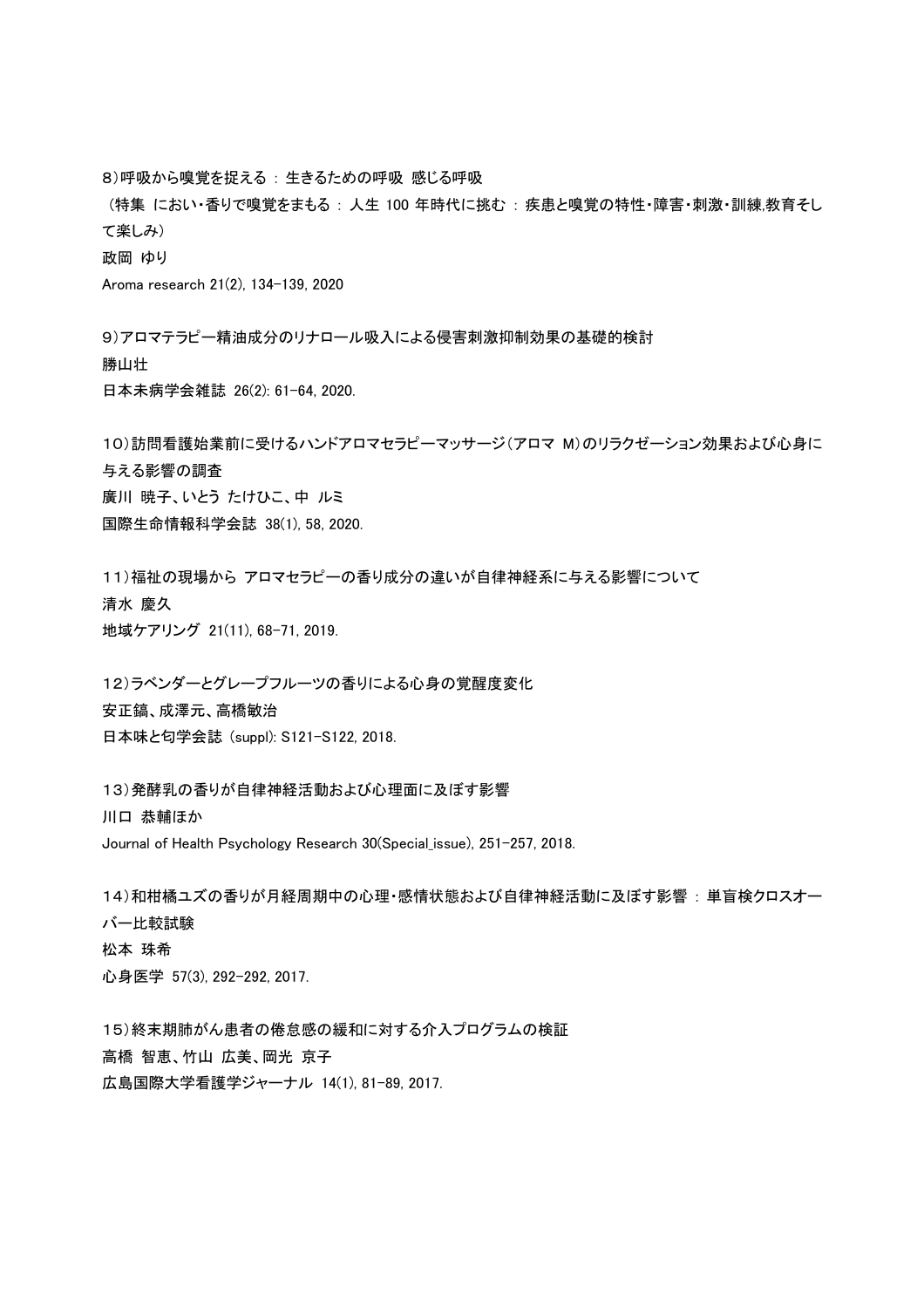16) モグサ燃焼時の香りが自律神経機能に及ぼす影響 中本真暢ほか 東洋療法学校協会学会誌 (41): 152-155, 2017.

17)クロモジ精油のストレス緩和効果 (第1報) - 歯科診療時のストレス緩和に向けて -筒井紀子ほか 日本歯科衛生学会雑誌 11(2): 73-84, 2017.

18)セイヨウネズ精油ジュニパーの香りが自律神経系に及ぼす効用の心拍変動解析 河合 房夫、宮地 栄一 Aroma research 17(1), 58-63, 2016.

19)レモングラス精油の香りによる生理・心理的反応 北川かほる 日本医学看護学教育学会誌 (24-2): 1-6, 2015.

20) 香りの生理効果の医療への応用 今西二郎 医学のあゆみ 253(6): 499-502, 2015.

21) 唾液と誤嚥性肺炎 海老原 覚 日本味と匂学会誌 21(1), 61-67, 2014.

22)アロマテラピーが上肢での脊髄神経機能の興奮性に与える影響について 由留木裕子ほか ⮫ᗋ⚄⤒⏕⌮Ꮫ 42(4): 87-99, 2014.

23) Odor の多面的作用に対する生理心理学的視点からのアプローチ 渡邉 映理, 今西 二郎 京都府立医科大学雑誌 123(7), 467-486, 2014.

24)グレープフルーツ精油の香りによる自律神経活動変化と生理機能変化(特集 柑橘果実:その機能性と 健康効果) 永井 克也 Aromatopia 23(4), 11-15, 2014.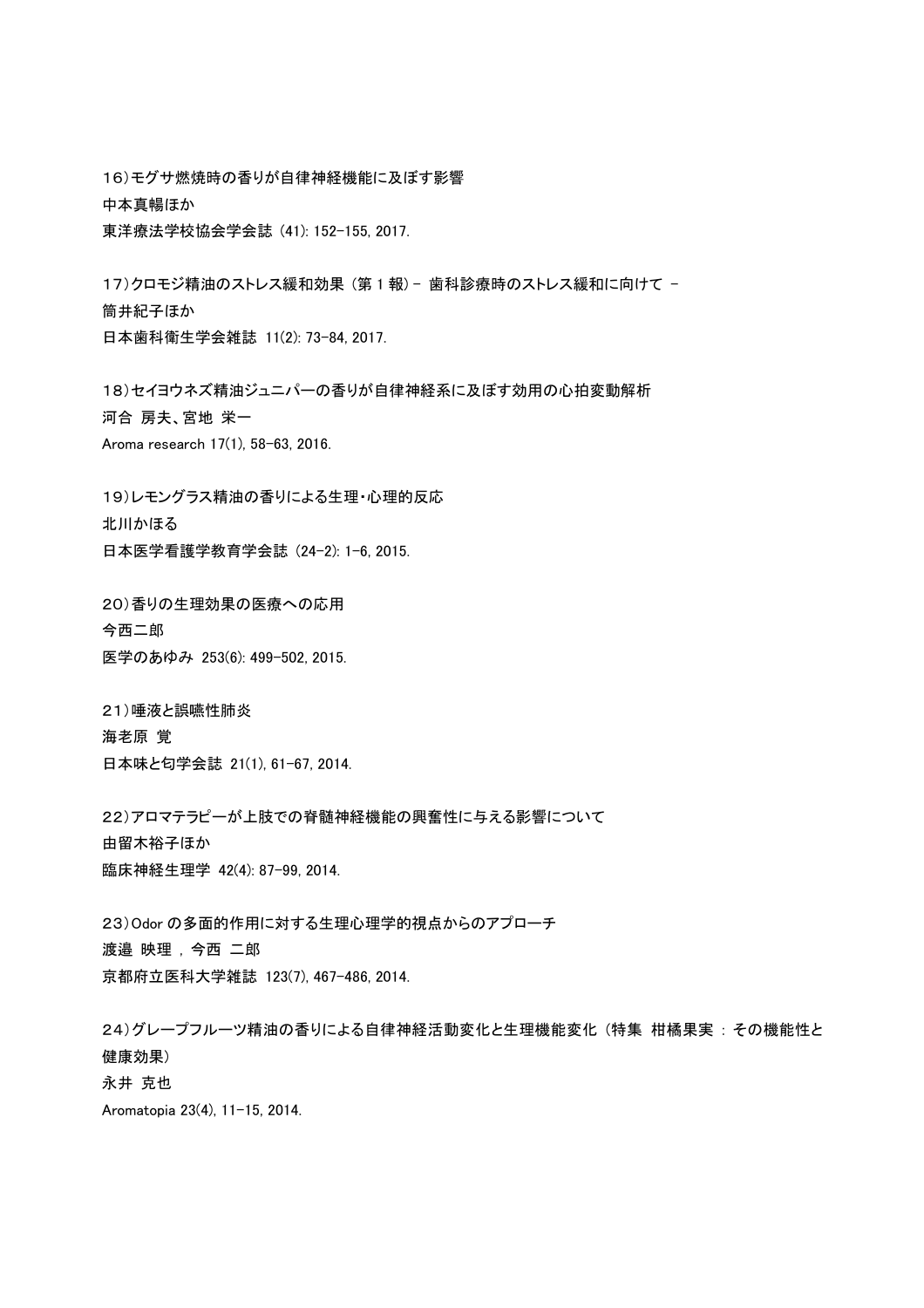25)就寝中の香り呈示が起床後の唾液中コルチゾールに及ぼす影響に関する予備的検討 大平雅子ほか 日本味と匂学会誌 21(1): 69-75, 2014.

26)ラベンダーの香りが筋緊張に与える影響 由留木裕子、鈴木俊明 難病と在宅ケア 20(6): 57-59, 2014.

27) 芳香性植物油を用いた背部ケアが呼吸機能にもたらす効果 高谷 真由美、岡田 降夫、青木 きよ子 順天堂醫事雑誌 59(2), 182-188, 2013.

28)におい、自律神経と身体機能 永井克也 䛻䛚䛔䞉䛛䛚䜚⎔ቃᏛㄅ 43(5): 2012.

29)ラベンダーの香りがストレス負荷時の睡眠中の自律神経活動に及ぼす影響 左達 洋美, 齋藤 順子, 永井 正則 富士山研究 (6), 9-15, 2012.

30)唾液分泌、自律神経活動および脳活動からみた香り刺激の効果 : クロモジ精油とベルガモット精油につい て 山上 彩ほか 日本味と匂学会誌 19(3), 453-456, 2012.

31)職場でのリラクセーションがもたらす自律神経活動への影響および心理的作用 大島紀人、沼尾信治、鎮西美栄子 日本温泉気候物理医学会雑誌 74(4): 256-262, 2011.

32)熱・呼吸代謝からみた足浴時(36℃:不感温度と40℃)におけるペパーミント香の影響 上村浩信、金木則明、鈴木修平 日本味と匂学会誌 18(3): 551-554, 2011.

33) 呼吸に同期させた香りの切替え手法 杉本 紗友美ほか 情報処理学会論文誌 52(3), 1204-1212, 2011.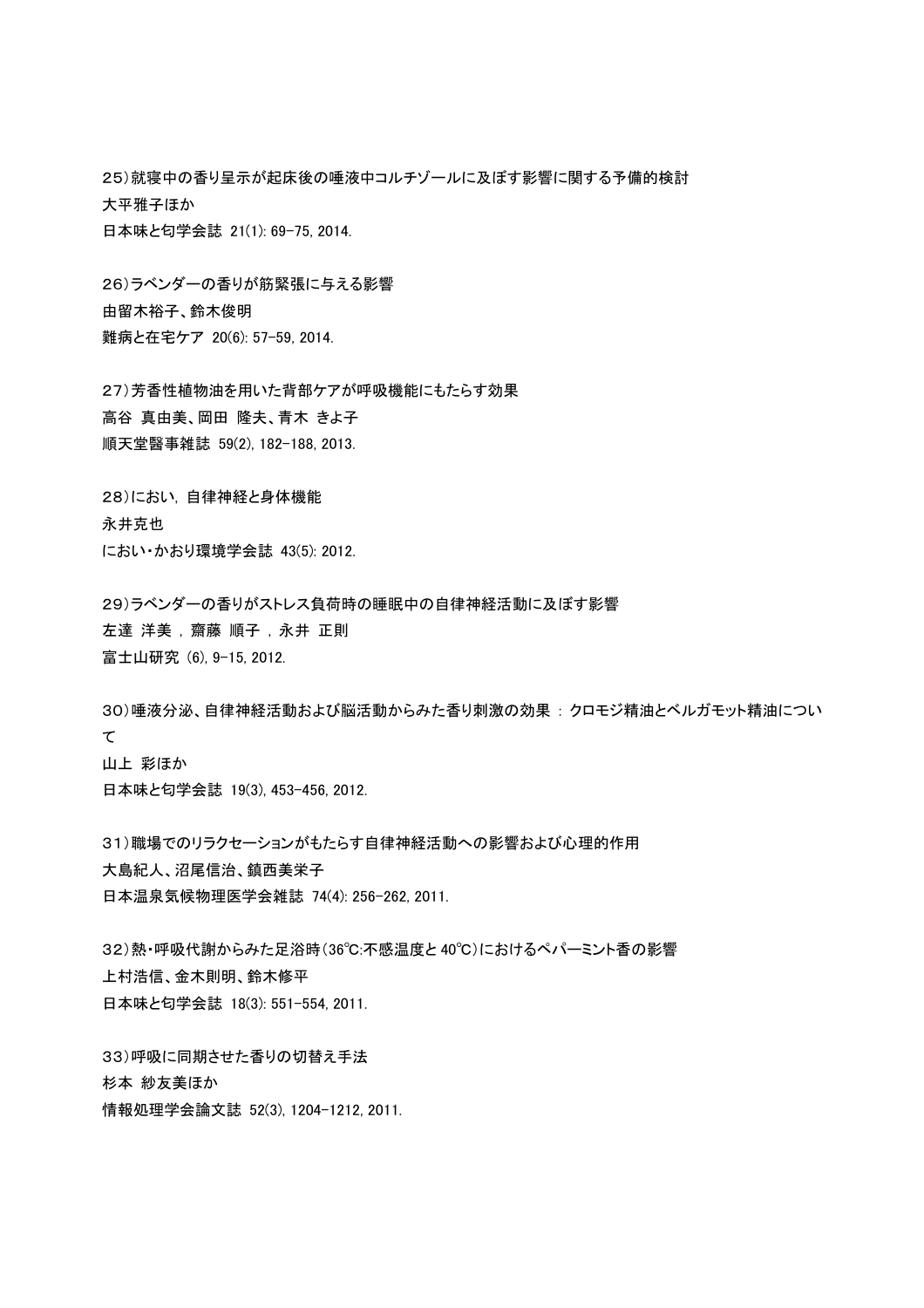34) 入浴,香りが自律神経系に及ぼす影響 渡邊 智、石澤 太市、谷野 伸吾 Aroma research 11(4), 352-357, 2010.

35)日本古来の「香」が自律神経系に及ぼす影響 芳賀 麻有、丸山 良子 日本看護技術学会誌 9(3), 34-39, 2010.

36)アロマセラピーで使用する精油の自律神経系への影響に関する検討--3 つの異なる方法からの検討 長町 千里、小野 まい、辺 泰樹 呼吸と循環 58(11), 1171-1177, 2010.

37) 呼吸関連電位––嗅覚・情動のメカニズム– 本間生夫、政岡ゆり ⮫ᗋ⬻Ἴ 51(4): 234-239, 2009.

38)生きるための呼吸、感じる呼吸一香りと慣れ現象 政岡 ゆり コスメトロジー研究報告 17, 112-116, 2009.

39)香り豊かに暮らす ––呼吸・嗅覚・情動の脳内関連の視点から–– 政岡ゆり 心身健康科学 5(2): 64-69, 2009.

40)一呼吸中での香り切り替えにおける嗅覚の時間応答特性の測定 門脇亜美ほか におい・かおり環境学会誌 40(1): 1-10, 2009.

41)デスクワーク作業時の呼吸代謝及び脳血流に及ぼす香りの研究 新松直ほか 日本味と匂学会誌 16(3): 593-596, 2009.

42) 食品の香りが心臓自律神経系に及ぼす生理学的効果 河合 房夫 食に関する助成研究調査報告書 (22), 11-15, 2009.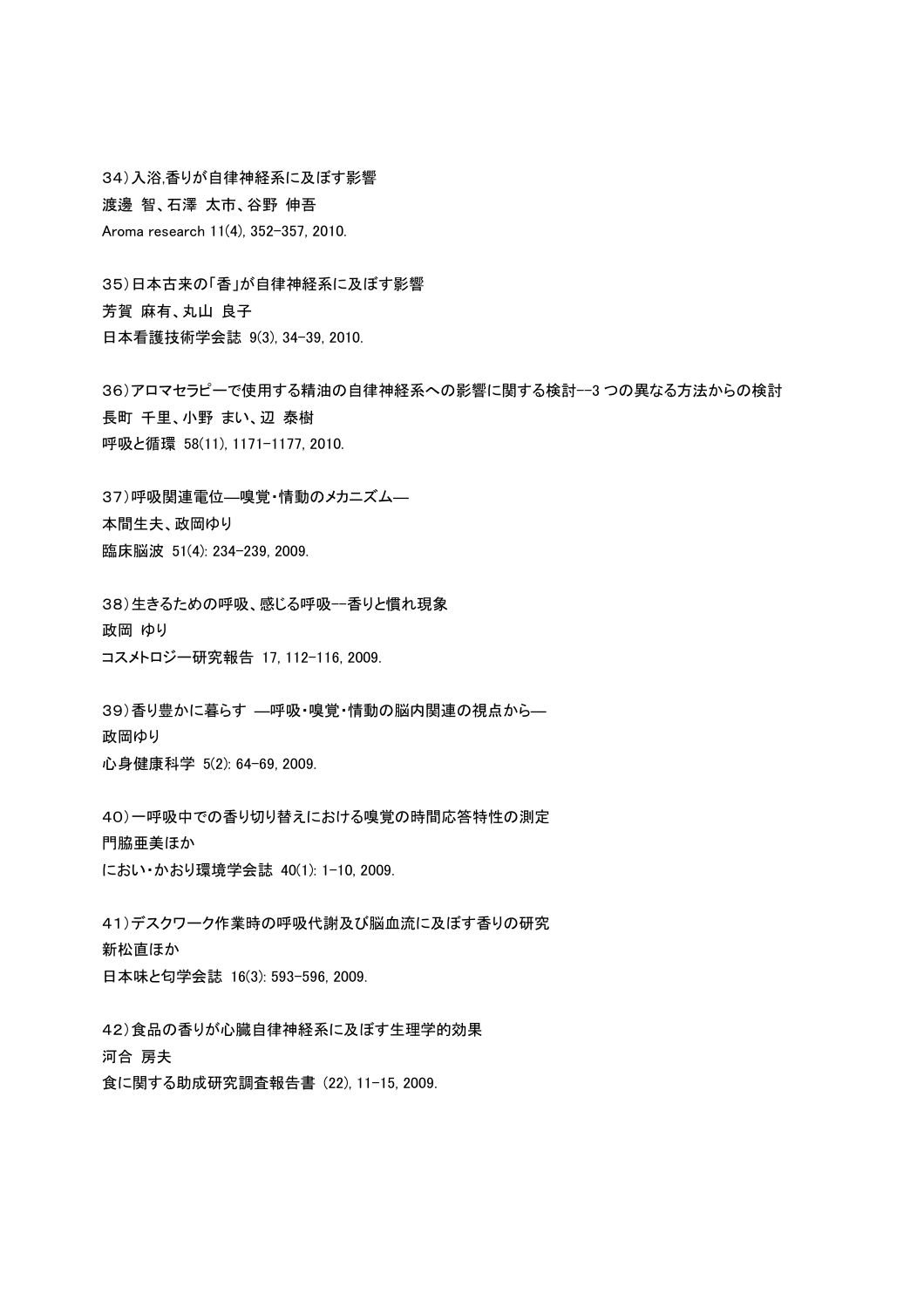43)ローズマリーの中枢神経系と自律神経系に及ぼす作用の生理学的解析 一ノ瀬 充行、梅木 創、小笠原 秀 Aromatopia 18(1), 10-15, 2009.

44)かおりの機能性

岩橋 尊嗣

䛻䛚䛔䞉䛛䛚䜚⎔ቃᏛㄅ 39(4), 209, 2008.

45) 香る呼吸,感じる脳

(小特集 香りによる自律神経系の変動に関する研究はどこまでわかっているのか?)

政岡 ゆり、本間 生夫

Aroma research 9(3), 221-226, 2008.

46) 香りによる自律神経系指標の臨床研究--精油のローズウッドとグレープフルーツの比較において

(小特集 香りによる自律神経系の変動に関する研究はどこまでわかっているのか?)

山崎 潤

Aroma research 9(3), 214-220, 2008.

47)天然匂い物質"セドロール"の上気道および下気道吸入による自律神経反応 (小特集 香りによる自律神経系の変動に関する研究はどこまでわかっているのか?) 西条 寿夫、堀 悦郎、梅野 克身 Aroma research 9(3), 208-213, 2008.

48) 香りの抗ストレス.抗うつ効果と自律神経

(小特集 香りによる自律神経系の変動に関する研究はどこまでわかっているのか?)

小森 照久

Aroma research 9(3), 202-207, 2008.

49)カカオの香りによる匂い刺激が自律神経活動と生理機能に与える影響 (特集 菓子--需要促進のための活動と開発) 永井 克也 食品工業 51(13), 54-61, 2008.

50) 香りと呼吸の脳内メカニズム--生きる呼吸、香る呼吸.思う呼吸 (小特集 香りと脳の生理的メカニズム(その 1)) 政岡 ゆり、本間 生夫 Aroma research 8(3), 218-223, 2007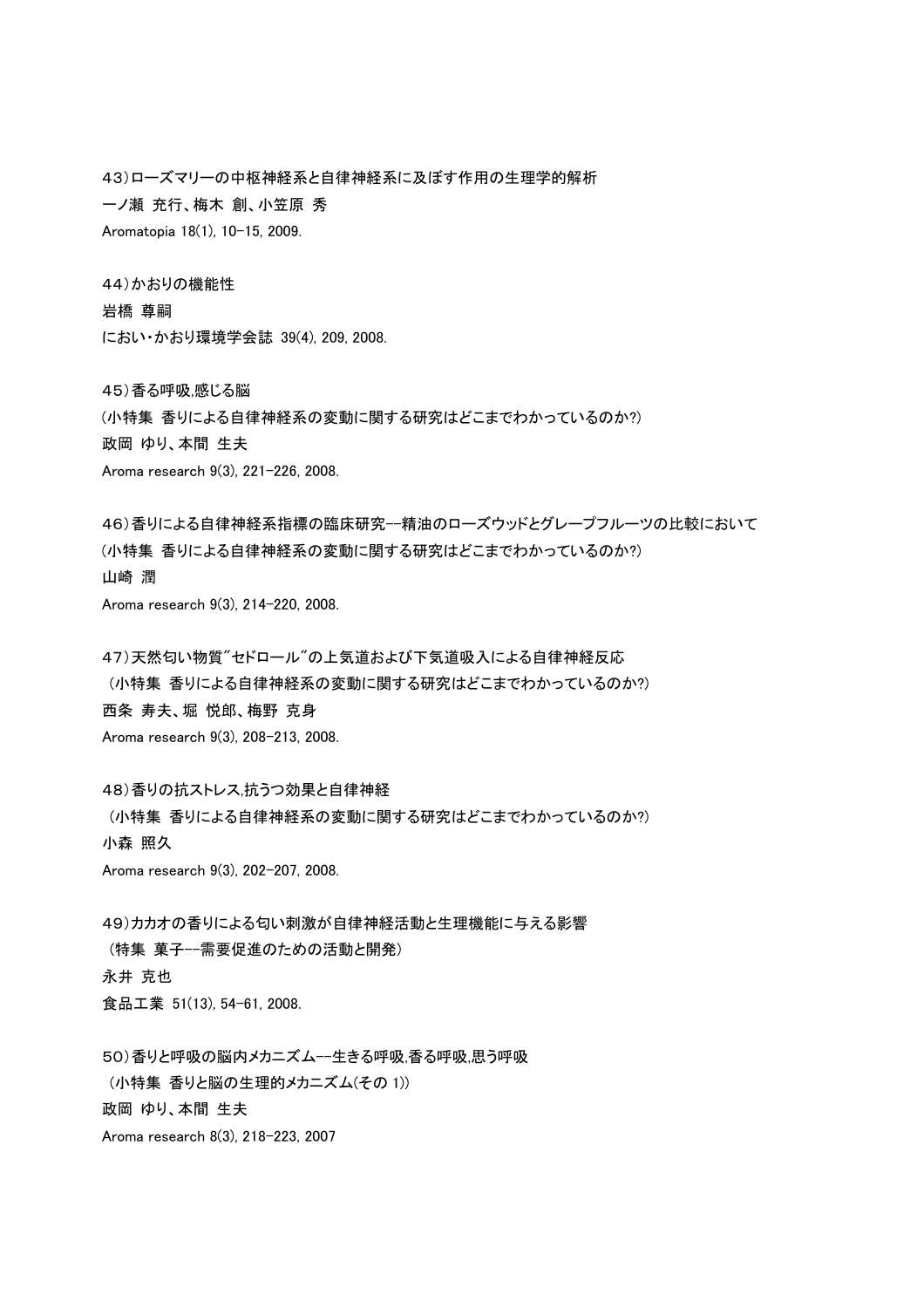51)起立試験時の自律神経応答に対するグレープフルーツの香りの効果 留畑 寿美江ほか 日本味と匂学会誌 14(3), 481-484, 2007.

52)香りと睡眠:ラベンダーの香りが睡眠中の自律神経活動に及ぼす影響 大野 洋美、永井 正則 自律神経 44(2), 94-97, 2007.

53)嗜好性と自律神経活動に及ぼす家庭用柔軟仕上げ剤の香りの影響 金井 博幸ほか Journal of textile engineering 53(1), 37-41, 2007.

以上

・英文文献については、においと自律神経、呼吸機能または肺機能に関連する48報を抽出しました。

・文献数が多くないため、自律神経そのものの研究結果以外に、HRV インデックスなどを用いた自律神経関連 指標を取得する研究もリストに含まれています。(例えば、香りによって特定疾患における HRV インデックスの変 化を検討した事例などです。)

·英文文献の調査範囲は、PubMed より抽出しました。

・尚、学会報告のみの記録と考えられる資料については本結果には記載していません。

1)Exploring the Potential Effects and Mechanisms of Asarum sieboldii Radix Essential Oil for Treatment of Asthma.

Han JM, et al.

Pharmaceutics. 3;14(3):558. 2022.

2)Efficacy and mechanism of essential oil from Abies holophylla leaf on airway inflammation in asthma: Network pharmacology and in vivo study.

Park N, et al.

Phytomedicine. 2022 Feb;96:153898.

3)Protective effect of Amomum Roxb. essential oils in lipopolysaccharide-induced acute lung injury mice and its metabolomics.

Zhao K, et al.

J Ethnopharmacol. 23;290:115119. 2022.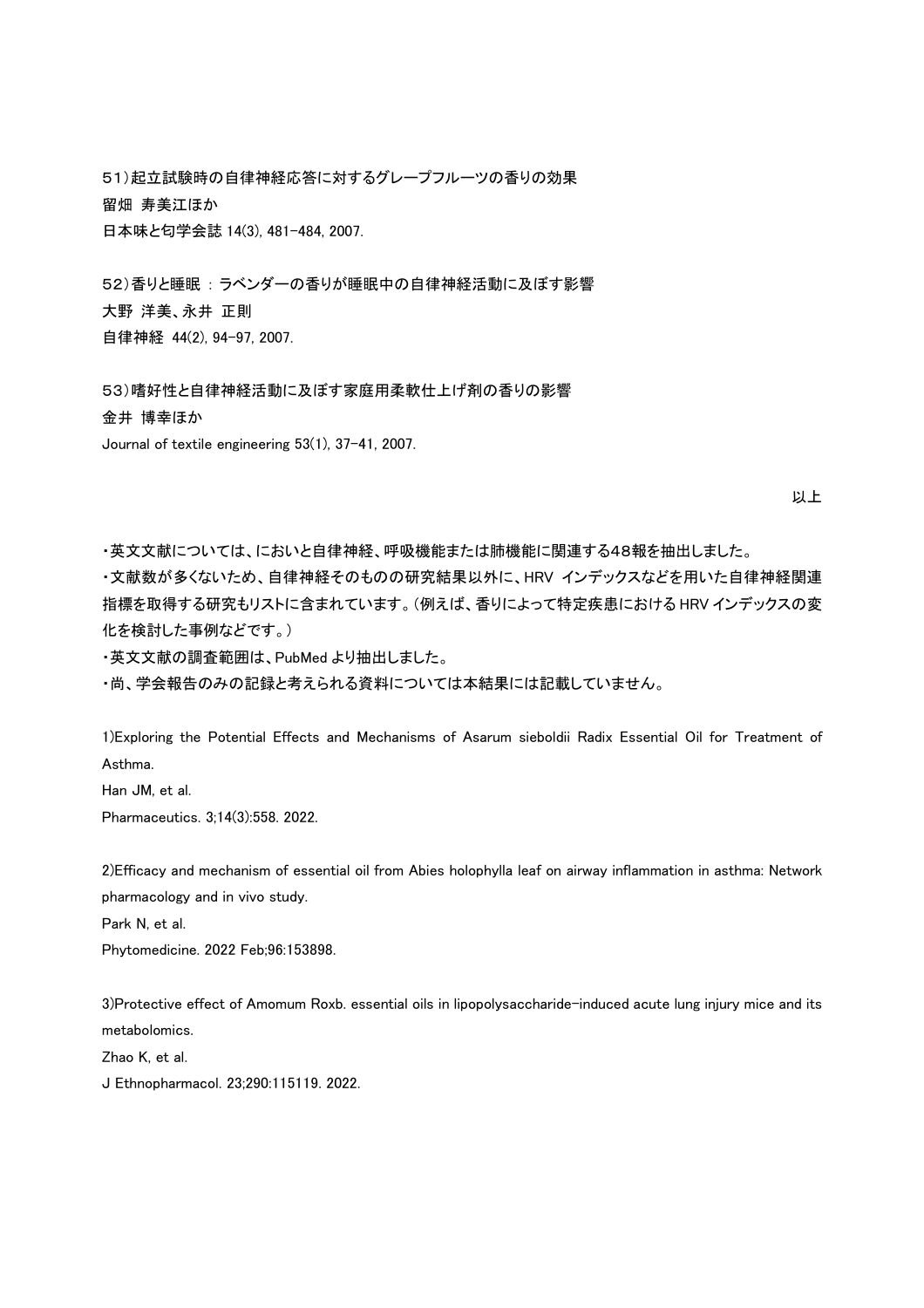4)Integrative medicine considerations for convalescence from mild-to-moderate COVID-19 disease. Alschuler L, et al. Explore (NY). 18(2):140-148. 2022.

5)Effectiveness of aromatherapy with inhaled lavender essential oil and breathing exercises on ECT-related anxiety in depressed patients. Moghadam ZE, et al. Explore (NY). 30:S1550-8307(21)00273-1. 2021.

6)Essential Oil Blends: The Potential of Combined Use for Respiratory Tract Infections. Leigh-de Rapper S, Viljoen A, van Vuuren S. Antibiotics (Basel). 10;10(12):1517. 2021.

7)Appropriate use of essential oils and their components in the management of upper respiratory tract symptoms in patients with COVID-19. Valussi M, et al. J Herb Med. 28:100451. 2021.

8)Chimonanthus nitens Oliv. essential oil mitigates lipopolysaccharide-induced acute lung injury in rats. Wan M, et al. Food Chem Toxicol. 156:112445. 2021.

9)Medical aromatherapy in geriatric syndrome. Ebihara T, et al. Geriatr Gerontol Int.21(5):377-385. 2021.

10)Application of integrative physiological approach to evaluate human physiological responses to the inhalation of essential oils of Japanese citrus fruits iyokan (Citrus iyo) and yuzu (Citrus junos) Motoko Ohata, et al. Biosci Biotechnol Biochem. 22;86(1):109-116. 2021.

11)Sedative and hypnotic effects of Perilla frutescens essential oil through GABAergic system pathway. Zhong Y, et al. J Ethnopharmacol. 28;279:113627. 2021.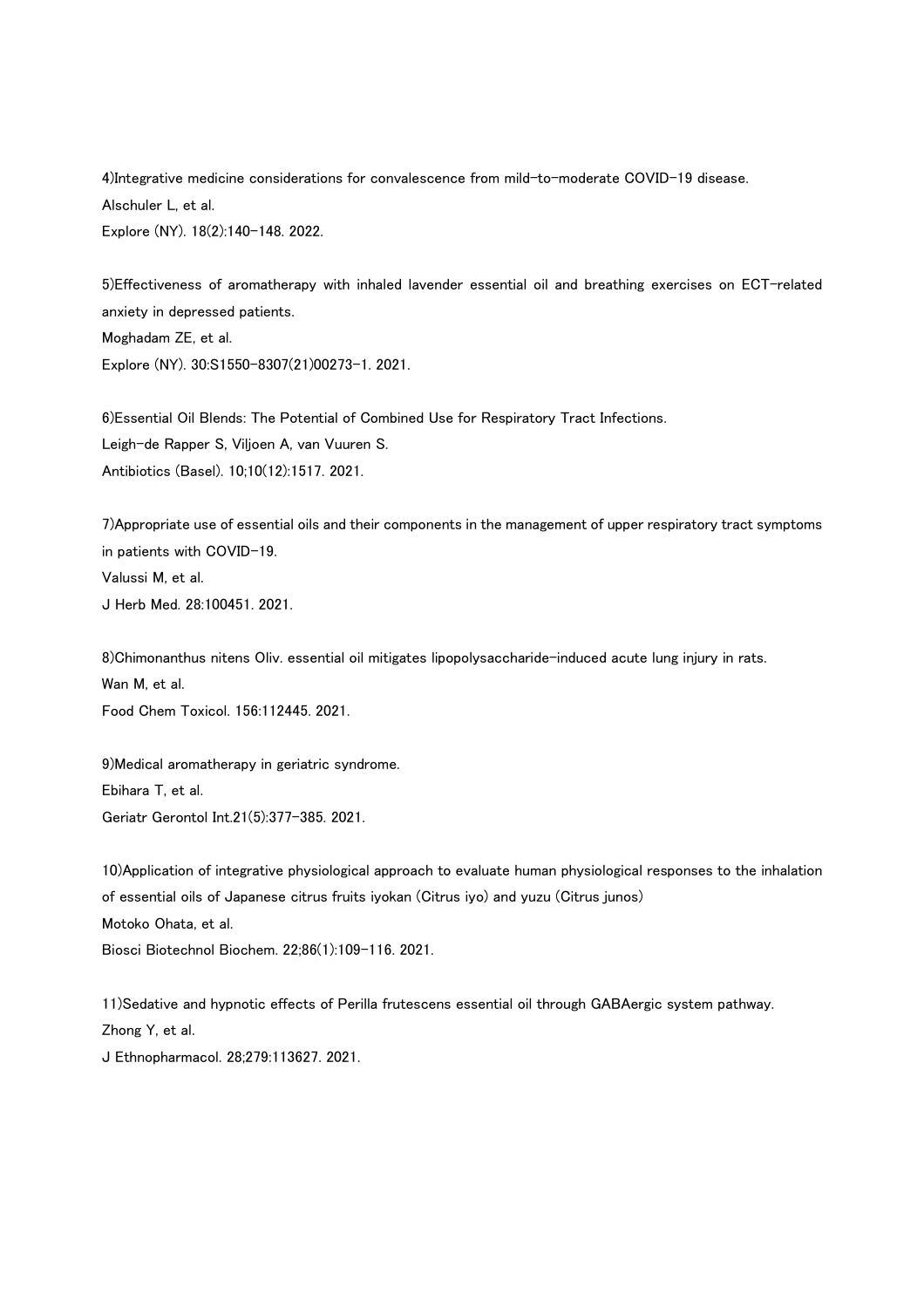12)Essential Oil of Croton zehntneri Prevents Conduction Alterations Produced by Diabetes Mellitus on Vagus Nerve. Silva-Alves KS, et al. Plants (Basel). 28;10(5):893. 2021.

13)Increase in diastolic blood pressure induced by fragrance inhalation of grapefruit essential oil is positively correlated with muscle sympathetic nerve activity. Kawai E, et al. J Physiol Sci. 30;70(1):2. 2020.

14)Inhalation of Essential Oil from Mentha piperita Ameliorates PM10-Exposed Asthma by Targeting IL-6/JAK2/STAT3 Pathway Based on a Network Pharmacological Analysis. Kim MH, Park SJ, Yang WM. Pharmaceuticals (Basel). 22;14(1):2. 2020.

15)Eucalyptol reduces airway hyperresponsiveness in rats following cigarette smoke-exposed. Kennedy-Feitosa E, et al. Pulm Pharmacol Ther. 61:101887. 2020.

16)Essential oils and its bioactive compounds modulating cytokines: A systematic review on anti-asthmatic and immunomodulatory properties. Gandhi GR, et al.

Phytomedicine. 15;73:152854. 2020.

17)Anti-inflammatory and antioxidant activity of carvacrol in the respiratory system: A systematic review and meta-analysis.

de Carvalho FO, et al. Phytother Res. 34(9):2214-2229. 2020.

18)Essential oil of Croton Zehntneri attenuates lung injury in the OVA-induced asthma model. Serra DS, et al. J Asthma. 56(1):1-10. 2019.

19)Mentha arvensis essential oil suppressed airway changes induced by histamine and ovalbumin in experimental animals. Sharma S, et al. Nat Prod Res. 32(4):468-472. 2018.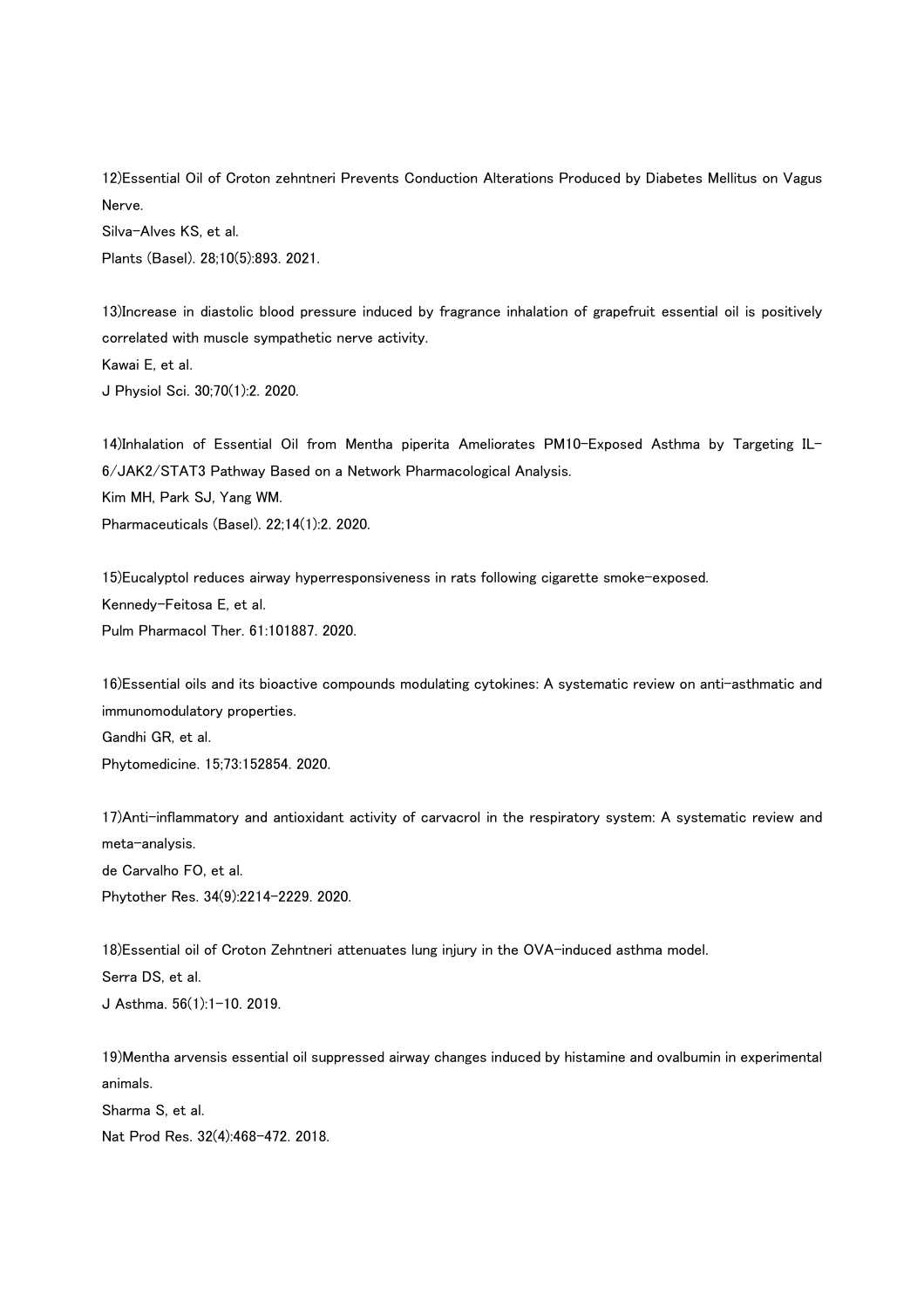20)Effect of Angelica glauca essential oil on allergic airway changes induced by histamine and ovalbumin in experimental animals. Sharma S, et al.

Indian J Pharmacol. 49(1):55-59. 2017.

 $21)\alpha$ -bisabolol-loaded lipid-core nanocapsules reduce lipopolysaccharide-induced pulmonary inflammation in mice.

D'Almeida APL, Pacheco de Oliveira MT, de Souza ÉT, de Sá Coutinho D, Ciambarella BT, Gomes CR, Terroso T, Guterres SS, et al.

Int J Nanomedicine. 19;12:4479-4491. 2017.

22)Zerumbone reduced the inflammatory response of acute lung injury in endotoxin-treated mice via Akt-NFkappaB pathway.

Ho YC, et al.

Chem Biol Interact. 1;271:9-14. 2017.

23)Effect of Angelica glauca essential oil on allergic airway changes induced by histamine and ovalbumin in experimental animals.

Sharma S, et al.

Indian J Pharmacol. 49(1):55-59. 2017.

24)Does Japanese Citrus Fruit Yuzu (Citrus junos Sieb. ex Tanaka) Fragrance Have Lavender-Like Therapeutic Effects That Alleviate Premenstrual Emotional Symptoms? A Single-Blind Randomized Crossover Study. Matsumoto T, Kimura T, Hayashi T. J Altern Complement Med. 23(6):461-470. 2017.

25)The effect of inhalation of Citrus sinensis flowers and Mentha spicata leave essential oils on lung function and exercise performance: a quasi-experimental uncontrolled before-and-after study. Jaradat NA, et al. J Int Soc Sports Nutr. 22;13:36. 2016.

26)Structurally Related Monoterpenes p-Cymene, Carvacrol and Thymol Isolated from Essential Oil from Leaves of Lippia sidoides Cham. (Verbenaceae) Protect Mice against Elastase-Induced Emphysema. Games E, Guerreiro M, Santana FR, Pinheiro NM, de Oliveira EA, Lopes FD, Olivo CR, Tibério IF, Martins MA,

Lago JH, Prado CM.

Molecules. 20;21(10):1390. 2016.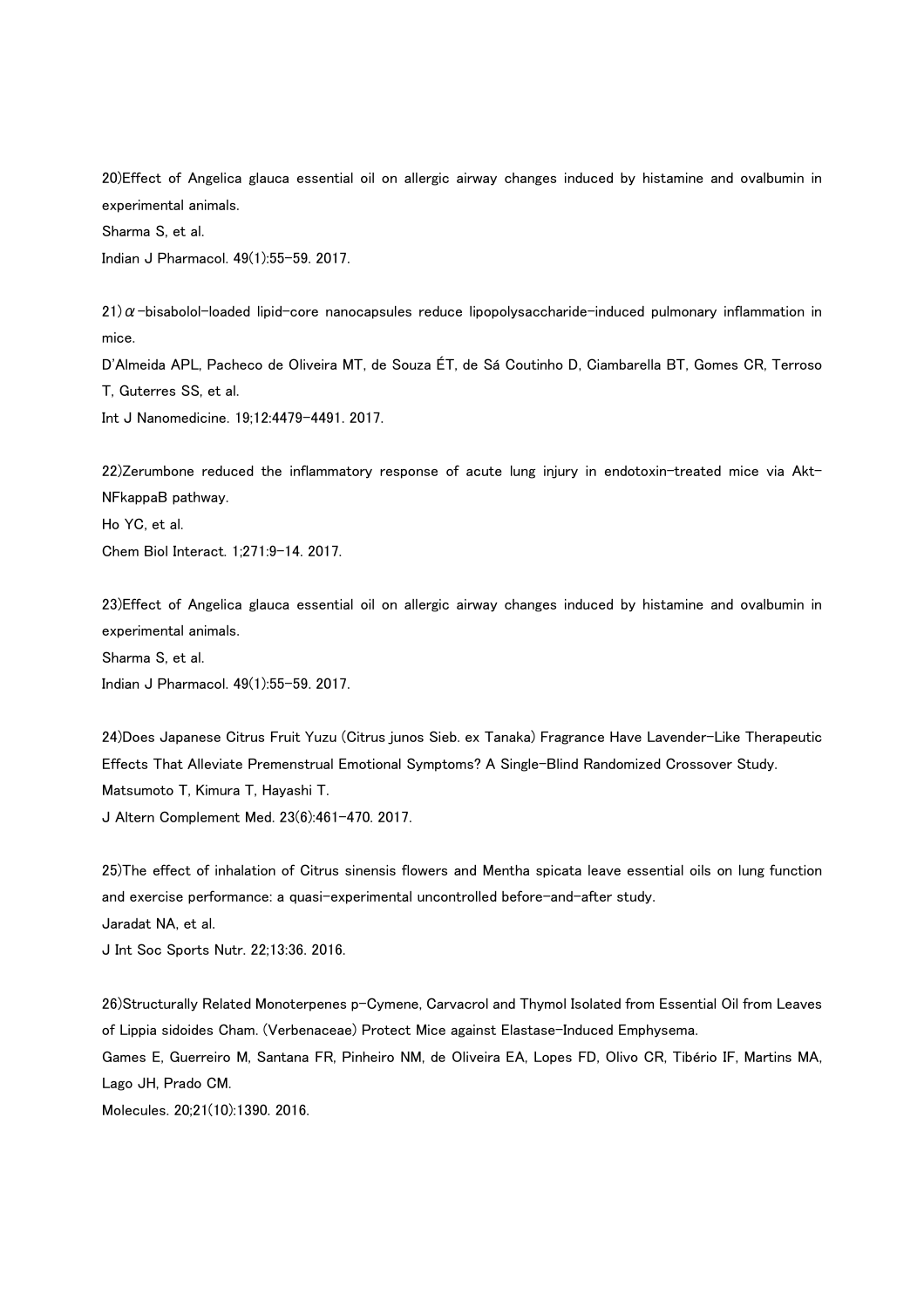27)Standardized myrtol attenuates lipopolysaccharide induced acute lung injury in mice. Yu PJ, et al. Pharm Biol. 54(12):3211-3216. 2016.

28) Biphasic cardiovascular and respiratory effects induced by  $\beta$  -citronellol. Ribeiro-Filho HV, de Souza Silva CM, de Siqueira RJ, Lahlou S, dos Santos AA, Magalhães PJ. Eur J Pharmacol. 15;775:96-105. 2016.

29)Olfactory stimulatory with grapefruit and lavender oils change autonomic nerve activity and physiological function.

Nagai K, et al. Auton Neurosci. 185:29-35. 2014.

30)Linalool attenuates lung inflammation induced by Pasteurella multocida via activating Nrf-2 signaling pathway. Wu Q, et al. Int Immunopharmacol. 21(2):456-63. 2014.

31)Lavender essential oil inhalation suppresses allergic airway inflammation and mucous cell hyperplasia in a murine model of asthma.

Ueno-Iio T, et al. Life Sci. 17;108(2):109-15. 2014.

32)Instant effects of peppermint essential oil on the physiological parameters and exercise performance. Meamarbashi A. Avicenna J Phytomed. Jan;4(1):72-8. 2014.

33)Investigation into the mechanism of action of essential oil of Pistacia integerrima for its antiasthmatic activity. Shirole RL, Shirole NL, Kshatriya AA, Kulkarni R, Saraf MN. J Ethnopharmacol. 14;153(3):541-51. 2014.

34)Does lavender aromatherapy alleviate premenstrual emotional symptoms?: a randomized crossover trial. Matsumoto T, Asakura H, Hayashi T. Biopsychosoc Med. 31;7:12. 2013.

35)Anti-inflammatory effects of anethole in lipopolysaccharide-induced acute lung injury in mice. Kang P, Kim KY, Lee HS, Min SS, Seol GH. Life Sci. 5;93(24):955-61. 2013.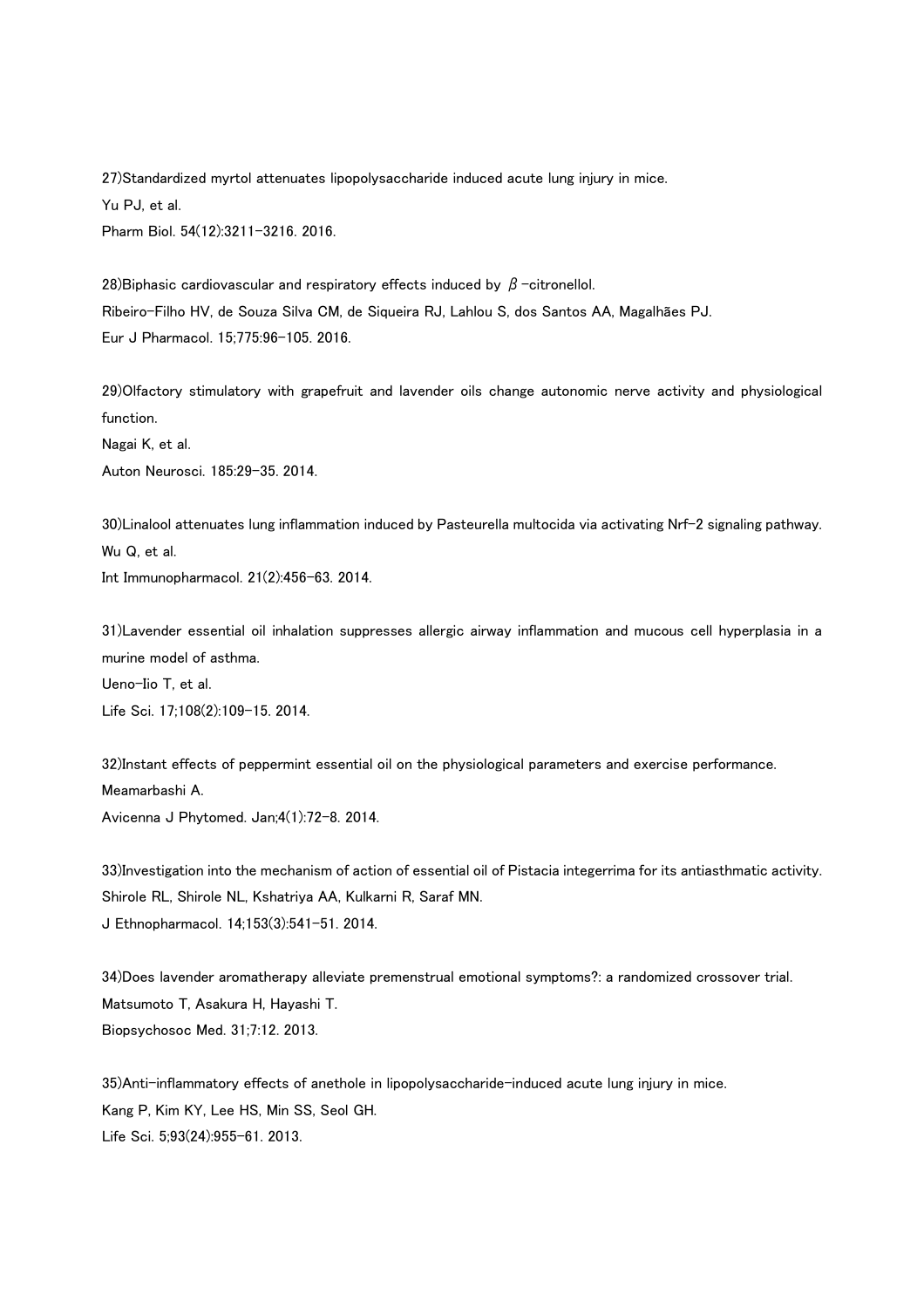36)Antiinflammatory effects of ginger and some of its components in human bronchial epithelial (BEAS-2B) cells. Podlogar JA, Verspohl EJ. Phytother Res. 26(3):333-6. 2012.

37)Cardiovascular effects of 1-nitro-2-phenylethane, the main constituent of the essential oil of Aniba canelilla, in spontaneously hypertensive rats.

Interaminense Lde F, de Siqueira RJ, Xavier FE, Duarte GP, Magalhães PJ, da Silva JK, Maia JG, Sousa PJ, Leal-Cardoso JH, Lahlou S.

Fundam Clin Pharmacol.25(6):661-9. 2011.

38)Intensive stepwise method for oral intake using a combination of transient receptor potential stimulation and olfactory stimulation inhibits the incidence of pneumonia in dysphagic older adults. Ebihara T, et al. J Am Geriatr Soc. 58(1):196-8. 2010.

39)Effects of aromatherapy on changes in the autonomic nervous system, aortic pulse wave velocity and aortic augmentation index in patients with essential hypertension. Cha JH, Lee SH, Yoo YS. J Korean Acad Nurs. 40(5):705-13. 2010.

40)1-Nitro-2-phenylethane, the main constituent of the essential oil of Aniba canelilla, elicits a vago-vagal bradycardiac and depressor reflex in normotensive rats. de Siqueira RJ, Macedo FI, Interaminense Lde F, Duarte GP, Magalhães PJ, Brito TS, da Silva JK, Maia JG, Sousa PJ, Leal-Cardoso JH, Lahlou S. Eur J Pharmacol. 5;638(1-3):90-8. 2010.

41)Cardiovascular effects induced by Cymbopogon winterianus essential oil in rats: involvement of calcium channels and vagal pathway.

de Menezes IA, et al.

J Pharm Pharmacol. 62(2):215-21. 2010.

42)Evaluation of the effect of topical application of lavender oil on autonomic nerve activity in dogs. Komiya M, et al.

Am J Vet Res. 70(6):764-9. 2009.